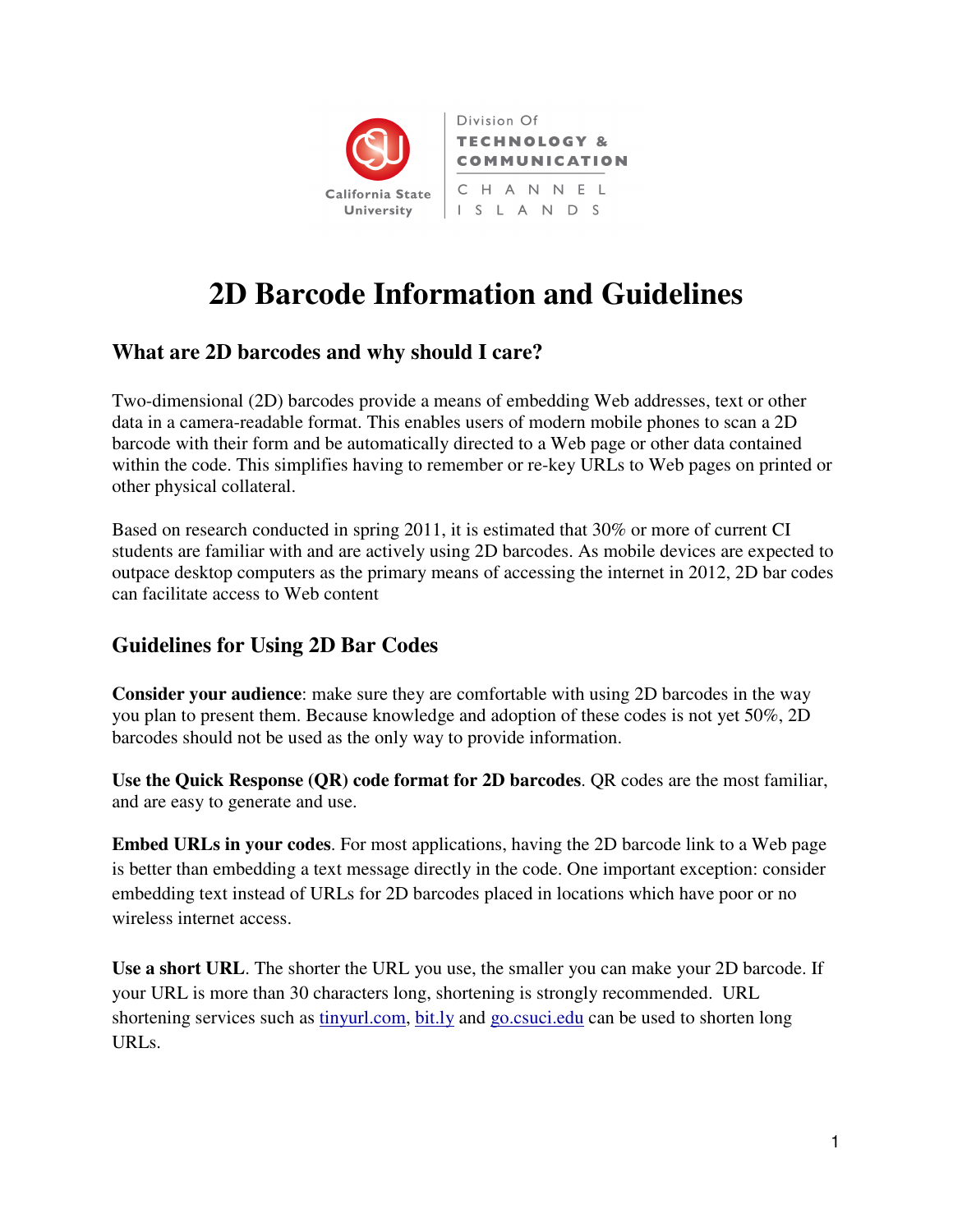### **Make sure your barcode URL points to a mobile-friendly Web site, whenever possible**. This

will ensure users don't have to struggle to resize text or scroll excessively to get to the information they need on their mobile device.

### **Enable tracking on your 2D barcodes to measure campaign success**. Make sure the URLs

you are using for your 2D barcodes contain a tracking designator. The easiest way to do this is to add **?qr** (all lowercase) at the end of your code. When using multiple codes, you could add a number to the tracking designator (example: **?qr1**, **?qr2**, etc.). This way, server analytics reporting can provide data on which bar codes have received the most traffic for a given campaign.

For URLs that end with a forward slash ( / ): http://www.csuci.edu/crc could be written http://www.csuci.edu/crc**?qr**

For URLs that end with a filename (e.g., index.htm, about-us.html, etc.) http://www.csuci.edu/it/helpdesk.htm**?qr** or http://www.csuci.edu/it/helpdesk.htm**?qr1**

**Provide a call to action and instructions for 2D barcodes**. Invite your users to action, and explain to them what they can expect to see or do when they scan the code.

For example:



**Provide an alternate URL for access alongside the 2D barcode.** By providing the destination URL directly adjacent to the barcode, readers who don't have a 2D barcode reader on their mobile device will still be able to get to the same information by typing in or writing down the URL.

**Make sure your 2D barcode is big enough**. You should be able to scan it easily at arms length. If it doesn't work, you'll need to make the code physically bigger. There should also be sufficient whitespace bordering the code so that it can be scanned properly.

**Make sure your 2D barcode has sufficient contrast.** A black code on a white background offers the best contrast.